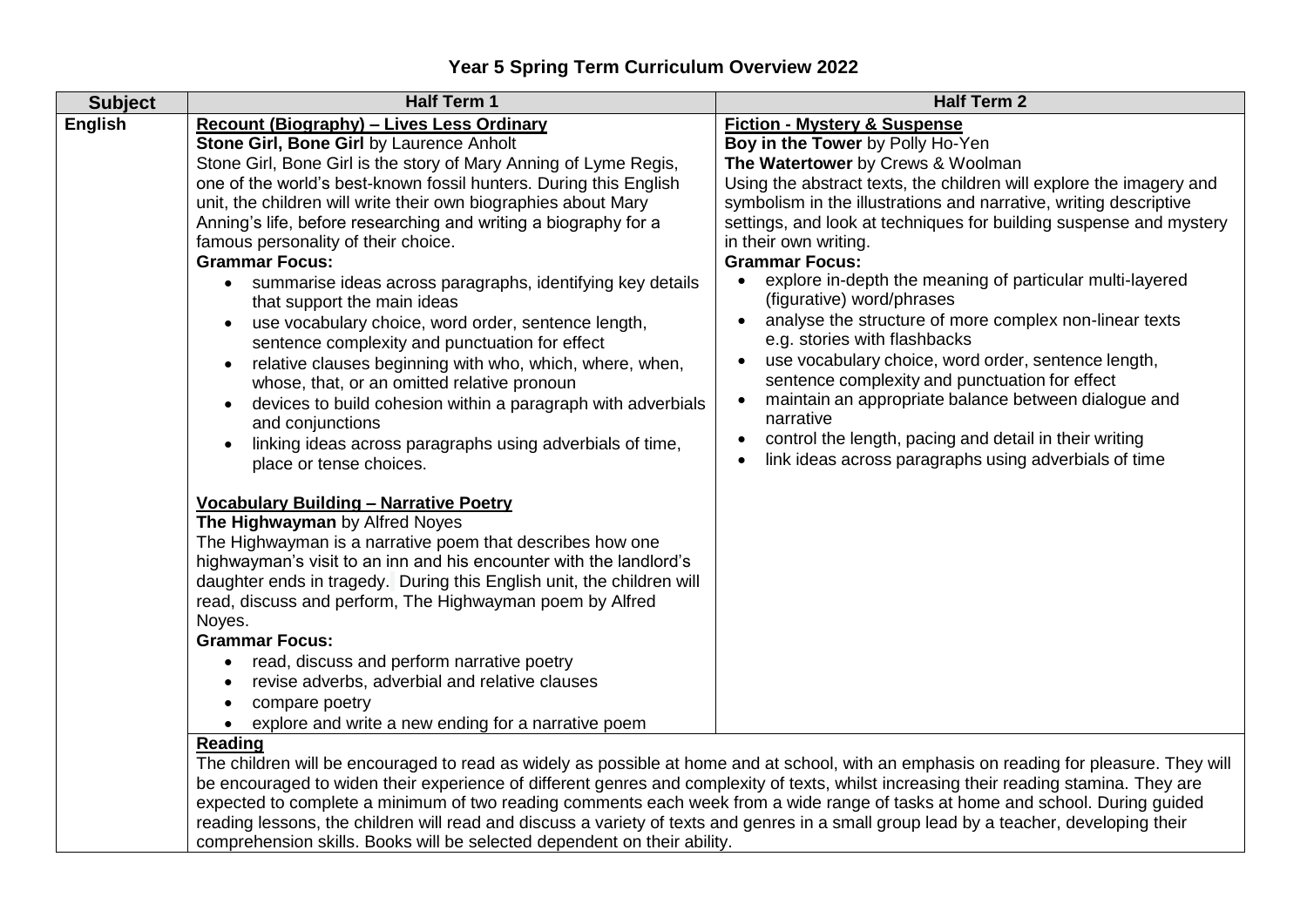|                    | tasks, games, homework and dictations using spelling rules.<br><b>Handwriting</b>                                                                                                                                                                                                                                                                                                |                                                                                                                                                                                                                                                                                                                 |  |
|--------------------|----------------------------------------------------------------------------------------------------------------------------------------------------------------------------------------------------------------------------------------------------------------------------------------------------------------------------------------------------------------------------------|-----------------------------------------------------------------------------------------------------------------------------------------------------------------------------------------------------------------------------------------------------------------------------------------------------------------|--|
|                    | Handwriting will continue to be taught, with the aim of increasing the fluency with which pupils are able to write down what they want to                                                                                                                                                                                                                                        |                                                                                                                                                                                                                                                                                                                 |  |
| <b>Mathematics</b> | say.<br><b>Number: Multiplication and Division</b>                                                                                                                                                                                                                                                                                                                               | <b>Number: Fractions</b>                                                                                                                                                                                                                                                                                        |  |
|                    | Multiply 2-digits by 1-digit Recap<br>Multiply 3-digits by 1-digit Recap                                                                                                                                                                                                                                                                                                         | Add mixed numbers<br><b>Subtract fractions</b>                                                                                                                                                                                                                                                                  |  |
|                    | Multiply 4-digits by 1-digit<br>Multiply 2-digits<br>Multiply 2-digits by 2-digits                                                                                                                                                                                                                                                                                               | Subtract mixed numbers<br>Subtract - breaking the whole<br>Subtract 2 mixed numbers                                                                                                                                                                                                                             |  |
|                    | Multiply 3-digits by 2-digits<br>Multiply 4-digits by 2-digits                                                                                                                                                                                                                                                                                                                   | Multiply unit fractions by an integer<br>Multiply non-unit fractions by an integer<br>$\bullet$                                                                                                                                                                                                                 |  |
|                    | Divide 2-digits by 1-digit Recap<br>Divide 3-digits by 1-digit Recap                                                                                                                                                                                                                                                                                                             | Multiply mixed numbers by integers<br>$\bullet$<br>Calculate fractions of a quantity Recap                                                                                                                                                                                                                      |  |
|                    | Divide 4-digits by 1-digit<br>Divide with remainders<br>$\bullet$                                                                                                                                                                                                                                                                                                                | Fraction of an amount<br>$\bullet$<br>Using fractions as operators                                                                                                                                                                                                                                              |  |
|                    | <b>Number: Fractions</b>                                                                                                                                                                                                                                                                                                                                                         | <b>Number: Percentages and Decimals</b>                                                                                                                                                                                                                                                                         |  |
|                    | • What is a fraction? Recap<br><b>Equivalent fractions Recap</b><br>Fractions greater than 1 Recap<br>Improper fractions to mixed numbers<br>Mixed numbers to improper fractions<br>Number sequences<br>Compare and order fractions less than 1<br>Compare and order fractions greater than 1<br>Add and subtract fractions<br>Add fractions within 1<br>Add 3 or more fractions | Decimals up to 2 d.p.<br>$\bullet$<br>Decimals as fractions<br>Understand thousandths<br>Thousandths as decimals<br>Rounding decimals<br>$\bullet$<br>Order and compare decimals<br>Understand percentages<br>$\bullet$<br>Percentages as fractions and decimals<br>$\bullet$<br>Equivalent F.D.P.<br>$\bullet$ |  |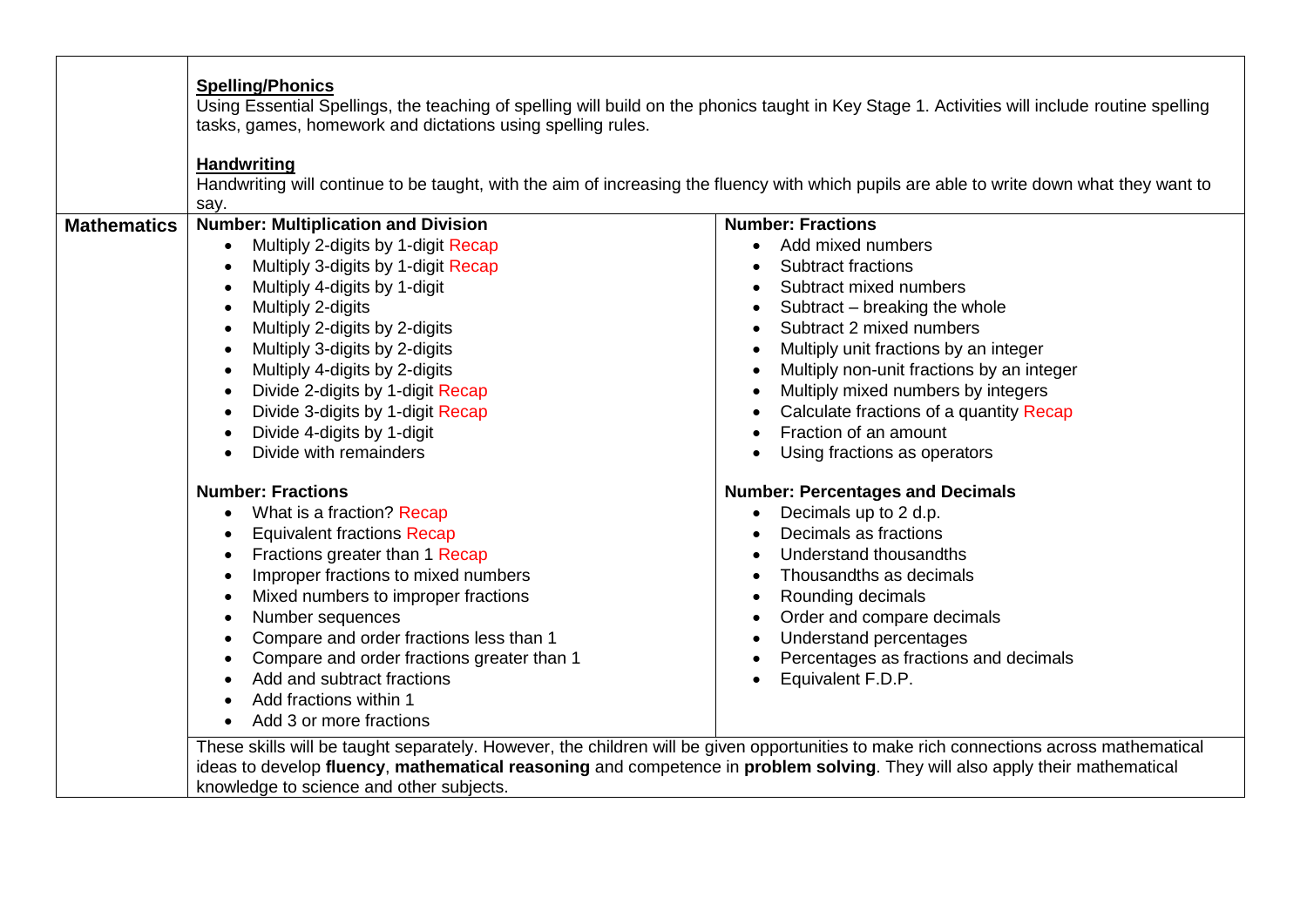| <b>Science</b>    | <b>Forces (Continued from the Autumn Term)</b>                                                                                                                                                                                                                                                                                                                                                                                                                                                                                                                                                                                                                                                                                                                                | <b>Properties and Changes of Materials</b>                                                                                         |
|-------------------|-------------------------------------------------------------------------------------------------------------------------------------------------------------------------------------------------------------------------------------------------------------------------------------------------------------------------------------------------------------------------------------------------------------------------------------------------------------------------------------------------------------------------------------------------------------------------------------------------------------------------------------------------------------------------------------------------------------------------------------------------------------------------------|------------------------------------------------------------------------------------------------------------------------------------|
|                   | In science, the children will find out about gravity, air resistance,                                                                                                                                                                                                                                                                                                                                                                                                                                                                                                                                                                                                                                                                                                         | In science, the children will learn about different materials, their                                                               |
|                   | water resistance and friction. They will develop their understanding                                                                                                                                                                                                                                                                                                                                                                                                                                                                                                                                                                                                                                                                                                          | uses and their properties, as well as dissolving, separating mixtures                                                              |
|                   | of balanced and unbalanced forces and their effects and                                                                                                                                                                                                                                                                                                                                                                                                                                                                                                                                                                                                                                                                                                                       | and irreversible changes. The children will sort and classify objects                                                              |
|                   | investigate how mechanisms, like levers, pulleys and gears help us                                                                                                                                                                                                                                                                                                                                                                                                                                                                                                                                                                                                                                                                                                            | according to their properties, and they will explore the properties of                                                             |
|                   | to use smaller forces.                                                                                                                                                                                                                                                                                                                                                                                                                                                                                                                                                                                                                                                                                                                                                        | materials to find the most suitable material for different purposes.                                                               |
|                   | When working scientifically, the children will plan different types of scientific enquiries to answer questions, including recognising and<br>controlling variables where necessary; take measurements, using a range of scientific equipment, with increasing accuracy and precision,<br>take repeat readings when appropriate. They will record data and results using scientific diagrams and labels, classification keys, tables,<br>scatter graphs, bar and line graphs; use test results to make predictions to set up further comparative and fair tests; report and present<br>findings from enquiries, including conclusions, causal relationships and explanations; and identify scientific evidence that has been used to<br>support or refute ideas or arguments. |                                                                                                                                    |
| <b>Computing</b>  | <b>Spreadsheets (Continued from the Autumn Term)</b>                                                                                                                                                                                                                                                                                                                                                                                                                                                                                                                                                                                                                                                                                                                          | <b>Game Creator</b>                                                                                                                |
|                   | During this unit, the children will be introduced to spreadsheets.                                                                                                                                                                                                                                                                                                                                                                                                                                                                                                                                                                                                                                                                                                            | In computing, the children will learn how to design and create their                                                               |
|                   | Initially, they will learn how to navigate around a spreadsheet                                                                                                                                                                                                                                                                                                                                                                                                                                                                                                                                                                                                                                                                                                               | own computer game. They will begin by analysing a computer                                                                         |
|                   | before using a spreadsheet to model a real-life situation. With links                                                                                                                                                                                                                                                                                                                                                                                                                                                                                                                                                                                                                                                                                                         | game to identify some of the elements that make a game                                                                             |
|                   | to mathematics, they will then learn how to create formulae to<br>convert measurements and explore how to use a series of data to                                                                                                                                                                                                                                                                                                                                                                                                                                                                                                                                                                                                                                             | successful. They will then design and create their own unique<br>game, write instructions for how the game is played, and evaluate |
|                   | create a line graph. To complete this unit, they will create a                                                                                                                                                                                                                                                                                                                                                                                                                                                                                                                                                                                                                                                                                                                | their own game, as well as their peers' games, to improve their                                                                    |
|                   | spreadsheet to plan an event.                                                                                                                                                                                                                                                                                                                                                                                                                                                                                                                                                                                                                                                                                                                                                 | design for the future.                                                                                                             |
|                   | <b>Online Safety</b>                                                                                                                                                                                                                                                                                                                                                                                                                                                                                                                                                                                                                                                                                                                                                          |                                                                                                                                    |
|                   | Throughout computing lessons, the children will discuss essential online-safety rules and learn to use technology safely, respectfully and                                                                                                                                                                                                                                                                                                                                                                                                                                                                                                                                                                                                                                    |                                                                                                                                    |
|                   | responsibly, recognising acceptable/unacceptable behaviour and identifying a range of ways to report concerns about content and                                                                                                                                                                                                                                                                                                                                                                                                                                                                                                                                                                                                                                               |                                                                                                                                    |
|                   | contact.                                                                                                                                                                                                                                                                                                                                                                                                                                                                                                                                                                                                                                                                                                                                                                      |                                                                                                                                    |
| Art &             | <b>DT: Structures and Bridges</b>                                                                                                                                                                                                                                                                                                                                                                                                                                                                                                                                                                                                                                                                                                                                             | Art & Design: People in action                                                                                                     |
| Design/           | Using readily available materials such as card, paper and art                                                                                                                                                                                                                                                                                                                                                                                                                                                                                                                                                                                                                                                                                                                 | In this adapted unit, the children explore how to convey movement                                                                  |
| <b>Design</b>     | straws, the children will explore ways in which forces act on bridge                                                                                                                                                                                                                                                                                                                                                                                                                                                                                                                                                                                                                                                                                                          | in their work. They explore dynamic activities such as sport, dance,                                                               |
| <b>Technology</b> | structures, how they are constructed and how they are                                                                                                                                                                                                                                                                                                                                                                                                                                                                                                                                                                                                                                                                                                                         | drama and music as a starting point for making work in two                                                                         |
| (DT)              | strengthened. Working as part of a team will be crucial, as the                                                                                                                                                                                                                                                                                                                                                                                                                                                                                                                                                                                                                                                                                                               | dimensions. They look at how the idea of movement is shown in                                                                      |
|                   | children get to grips with designing, making and evaluating a                                                                                                                                                                                                                                                                                                                                                                                                                                                                                                                                                                                                                                                                                                                 | different kinds of art, such as photography, illustrations, cartoons,                                                              |
|                   | variety of bridge designs.                                                                                                                                                                                                                                                                                                                                                                                                                                                                                                                                                                                                                                                                                                                                                    | paintings, prints, and experiment with different methods and<br>techniques to show movement.                                       |
| <b>History</b>    | <b>Geography: Changes in our Local Environment (Continued</b>                                                                                                                                                                                                                                                                                                                                                                                                                                                                                                                                                                                                                                                                                                                 | <b>History: The Vikings</b>                                                                                                        |
| Geography         | from the Autumn Term)                                                                                                                                                                                                                                                                                                                                                                                                                                                                                                                                                                                                                                                                                                                                                         | The struggle for the Kingdom of England to the time of Edward the                                                                  |
|                   | In this unit, the children will find out about the regions of the UK,                                                                                                                                                                                                                                                                                                                                                                                                                                                                                                                                                                                                                                                                                                         | Confessor.                                                                                                                         |
|                   | discovering how some of these areas have changed over time. The                                                                                                                                                                                                                                                                                                                                                                                                                                                                                                                                                                                                                                                                                                               | Using artefacts and historical evidence, the children will be given                                                                |
|                   | children will research how specific areas of the UK have been                                                                                                                                                                                                                                                                                                                                                                                                                                                                                                                                                                                                                                                                                                                 | opportunities to gain knowledge and develop opinions about Viking                                                                  |
|                   | affected by change, before conducting a fieldwork activity on their                                                                                                                                                                                                                                                                                                                                                                                                                                                                                                                                                                                                                                                                                                           | raids and invasions in the UK and around the world. They will                                                                      |
|                   |                                                                                                                                                                                                                                                                                                                                                                                                                                                                                                                                                                                                                                                                                                                                                                               | research Viking life in England and explore the chronological                                                                      |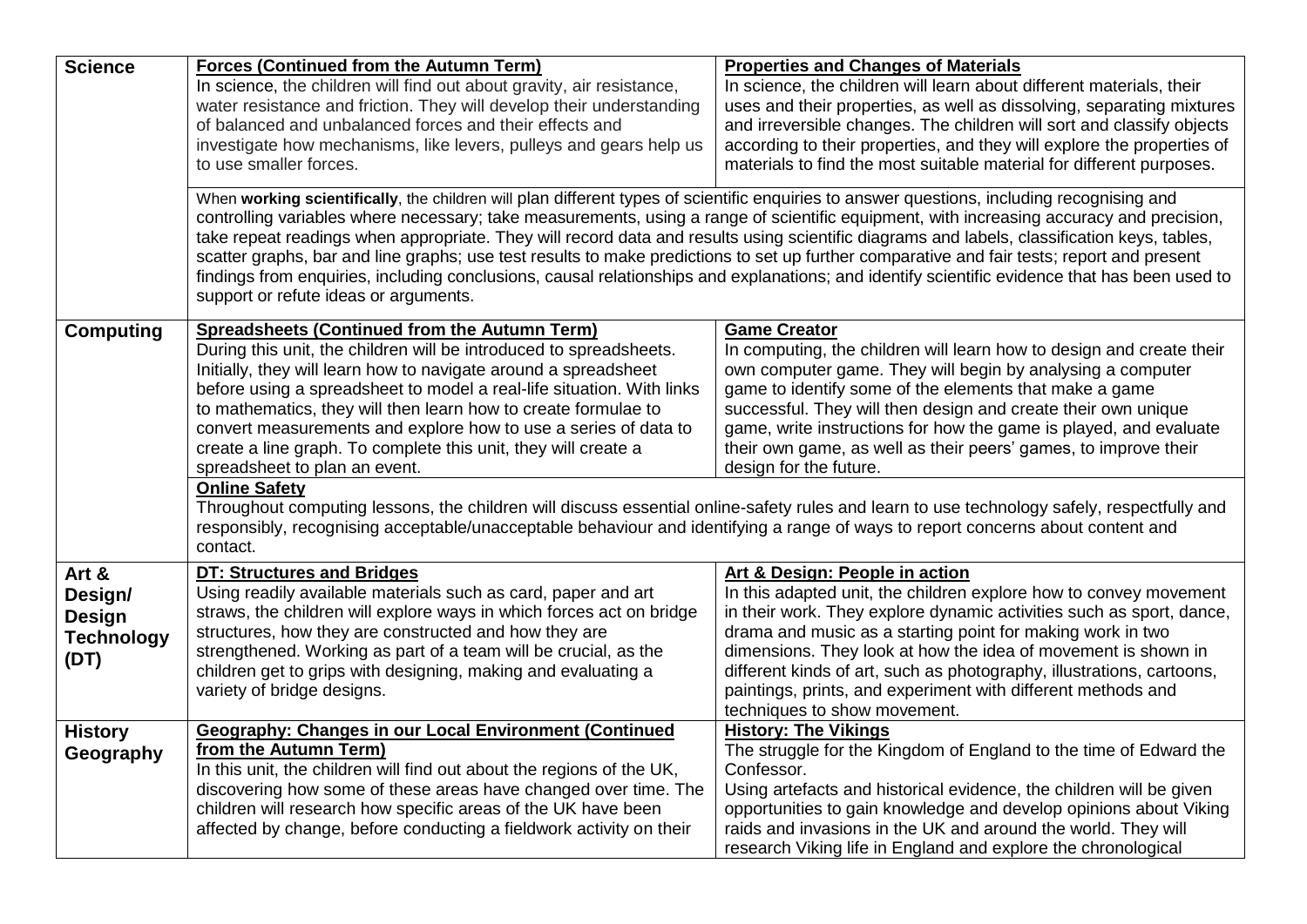|                                                                                     | own area, writing a magazine article and working towards the Big<br>Finish.                                                                                                                                                                                                                                                                                                                                                                                                                                                                                                                                                                                                                                             | development and the power struggles between the Viking era to<br>1066.                                                                                                                                                                                                                                                                                                                                                                                                                                                                                                      |
|-------------------------------------------------------------------------------------|-------------------------------------------------------------------------------------------------------------------------------------------------------------------------------------------------------------------------------------------------------------------------------------------------------------------------------------------------------------------------------------------------------------------------------------------------------------------------------------------------------------------------------------------------------------------------------------------------------------------------------------------------------------------------------------------------------------------------|-----------------------------------------------------------------------------------------------------------------------------------------------------------------------------------------------------------------------------------------------------------------------------------------------------------------------------------------------------------------------------------------------------------------------------------------------------------------------------------------------------------------------------------------------------------------------------|
| <b>Modern</b><br>Foreign<br>Language:<br><b>French</b>                              | <b>Shopping in France</b><br>The children will learn to construct high numbers in French,<br>develop food-related vocabulary through games, stories and role-<br>play, and build on their understanding of sentence structures,<br>questions and phrases, equipping themselves with language they<br>could use when shopping in France. They will also develop their<br>language detective skills, facing an entirely unfamiliar and authentic<br>French text.                                                                                                                                                                                                                                                          | <b>French Speaking World</b><br>In this unit, the children will discover that there are many French-<br>speaking countries in the world. They will learn to give and follow<br>directions in French, discuss climate and use comparative<br>language, which they will practise as they explore different French-<br>speaking countries and the cultural treasures belonging to those<br>countries.                                                                                                                                                                          |
| <b>Music</b><br>Taught by<br>Mrs. Orton                                             | <b>Composition: At The Movies</b><br>The children will explore movie music from 1920s animated films to present day movies. We will look at graphic representations of the<br>musical sound effects used to mimic the action, listen to them and practise making them using a range of percussion instruments. In<br>groups, children will create their own storyboard sequence, drawing simple actions and inventing sound effects for each. We will then<br>learn techniques for creating soundtracks and film scores, and compose our own movie music.                                                                                                                                                               |                                                                                                                                                                                                                                                                                                                                                                                                                                                                                                                                                                             |
| <b>PE</b><br>Taught by<br>Mr. Wylie                                                 | <b>Gymnastics</b><br>The children will be focusing on counter balances and counter<br>tension. They will be introduced to counter balances, application of<br>counter balance, sequence formations, counter tension and<br>sequence completion.<br>Tag-Rugby<br>Within tag-rugby, children will refine passing and moving to create<br>attacking opportunities, explore different passes that can be used<br>to outwit defenders, refine defending as a team, create and apply<br>defending tactics and develop officiating.<br>At the end of every unit, children will compete in an inter-class competition where they can display all the skills and techniques they have<br>learnt through matches and competition. | Dance - The circus<br>The children will focus on developing character movements linked<br>to 19 <sup>th</sup> Century prejudices, creating movements to represent<br>different characters and performers in the 19 <sup>th</sup> century circus,<br>extending performances incorporating props and apparatus linked<br>to the variety of performers.<br><b>Tennis</b><br>In tennis, the children will be introduced/develop the volley<br>technique, controlling the game from the serve, introduction to<br>doubles and understanding and applying tactics to win a point. |
| Personal,<br>Social, Health<br>and<br><b>Economic</b><br><b>Education</b><br>(PSHE) | <b>Living in the Wider World</b><br>Belonging to a Community: Protecting the environment; compassion towards others<br>Media Literacy and Digital Resilience: How information online is targeted; different media types, their role and impact<br>$\bullet$<br>Money and Work: Identifying job interests and aspirations; what influences career choices; and workplace stereotypes                                                                                                                                                                                                                                                                                                                                     |                                                                                                                                                                                                                                                                                                                                                                                                                                                                                                                                                                             |
| <b>RE</b><br>Taught by<br>Mrs. Orton                                                | <b>Christianity and Judaism</b><br>This term, the children will continue to learn about Christianity and<br>Judaism. They will compare the lives of key leaders from Christian<br>and Jewish contemporary life, describing the challenges they have<br>faced and the commitments by which they live. By exploring the<br>lives of Jesus and Moses they will explore what qualities authority<br>figures and religious leaders need to have, and why religious                                                                                                                                                                                                                                                           | <b>Christianity and Judaism</b><br>After half term, we will investigate the book of Exodus in the Old<br>Testament of the Bible to learn about the history of Passover<br>before finding out how it is celebrated through the Seder meal. We<br>will then explore the Stations of the Cross to learn more detail<br>about the events of Holy Week. We will consider similar themes<br>shared between Easter and Passover, including what connects                                                                                                                           |